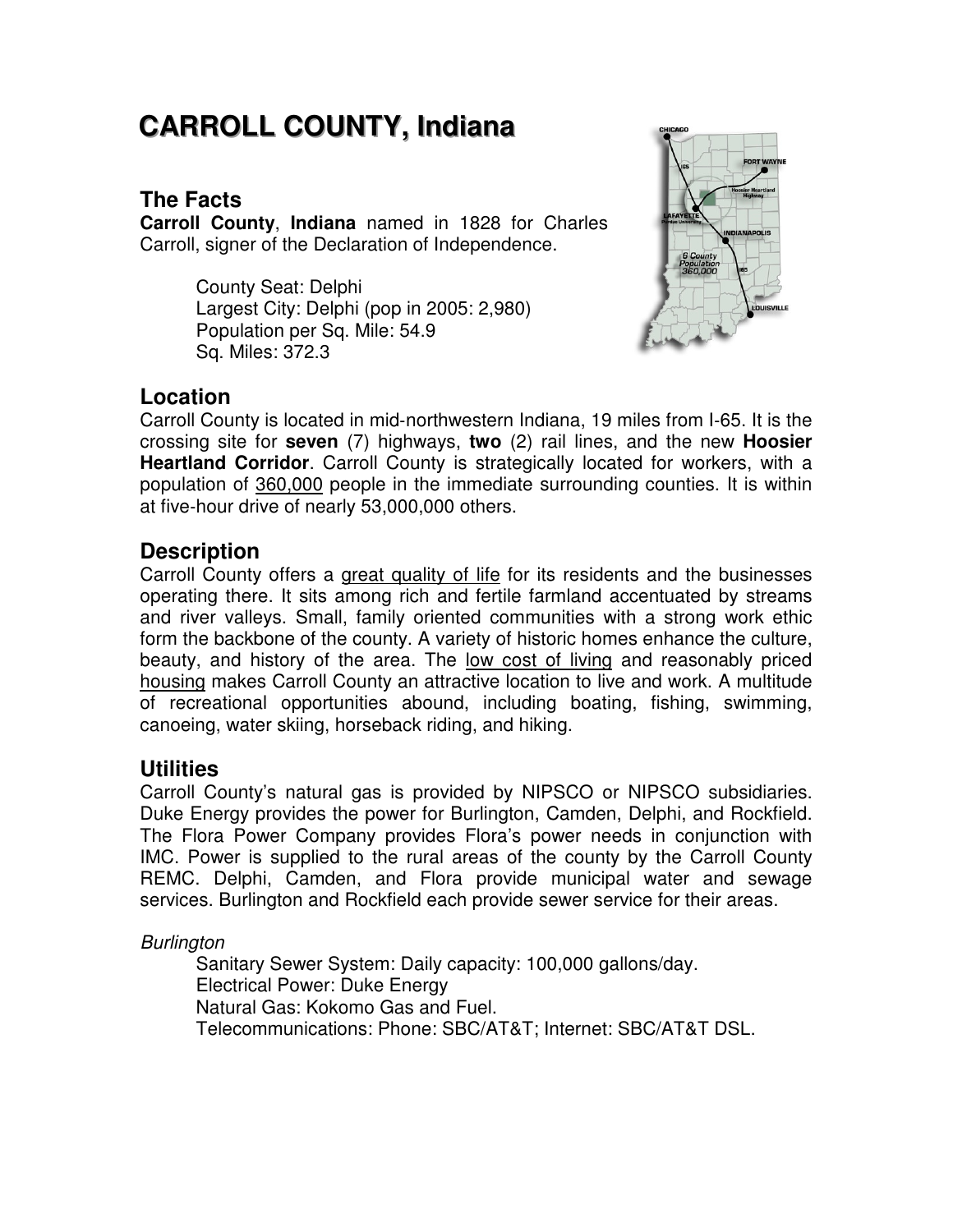#### Camden

Water System: 2 Wells. Sanitary Sewer System Electrical Power: Duke Energy Natural Gas: NIPSCO Telecommunications: Phone: TDS Telecom. Internet: TDS Telecom (DSL) and Fairnet wireless.

#### Delphi

Water System: 5 Wells. Capacity: 1,728,000 gallons daily. Sanitary Sewer System: Capacity: 1,500,000 gallons daily. Electrical Power: Duke Energy. Natural Gas: NIPSCO. Telecommunications: Phone: Verizon; Internet: Fairnet.

#### Flora

Water System: 3 Wells. Capacity: 720,000 gallons daily Sanitary Sewer System: Daily capacity: 428,000 gallons daily Electrical Power: Flora Electric Utilities Natural Gas: NIPSCO Telecommunications: Phone: Embarq; Internet: Embarq and Fairnet.

#### **Rockfield**

Sanitary Sewer System: Daily capacity: 30,000 gallons/day; Current daily use: 15,000 gallons/day Electrical Power: Duke Energy Natural Gas: NIPSCO Telecommunications: Phone: TDS Telecom. Internet: Fairnet wirelesss.

#### **Education**

Carroll County offers some outstanding educational opportunities. The Carroll Consolidated School Corporation and the Delphi Community School Corporation serve the majority of the county. The Twin Lakes Corporation and the Rossville School District also serves parts of the county.

The public school systems in Carroll County include:

#### Carroll Consolidated School Corporation

The Carroll Corporation serves families in the eastern and most of the southern part of the county http://www.carroll.k12.in.us/

#### Delphi Community School Corporation

The Delphi Corporation serves families in the town of Delphi as well as much of the west and central portions of the county. http://www.delphi.k12.in.us/